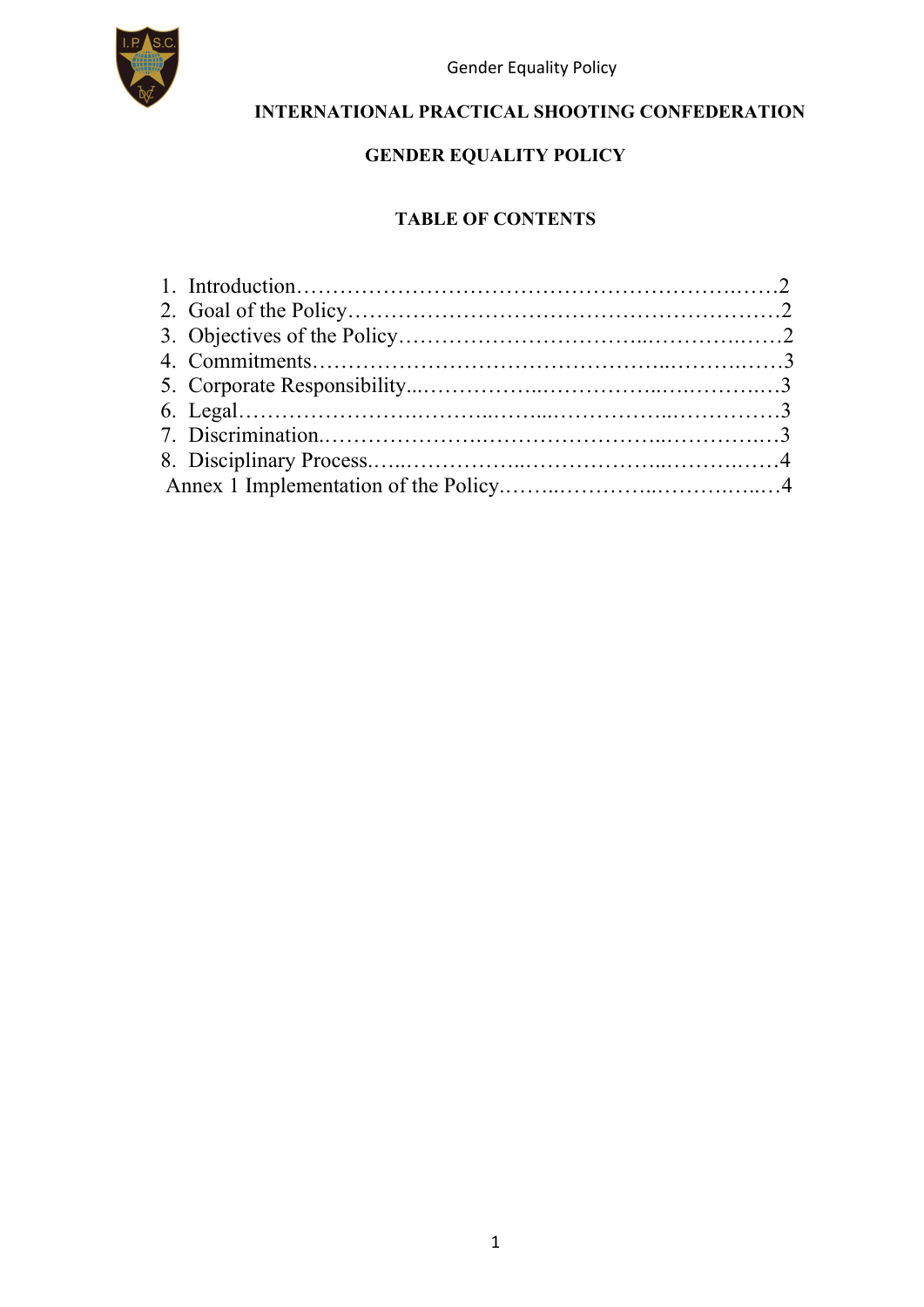

### **1. Introduction**

This Policy defines the commitment of the International Practical Shooting Confederation (IPSC) to support gender equality in accordance with the Olympic Charter "to encourage and support the promotion of women in sport at all levels and in all structures with a view to implementing the principle of equality of men and women".

The IPSC Gender Equality Policy (the "Policy") aims to promote gender equality in the sport of Practical Shooting.

## **2. Goal of the Policy**

The overall aim of the Policy is to ensure that sport is attractive to all. Gender equality implies that the interests, needs, and priorities of both women and men are considered, recognizing the diversity of different groups of women and men. Gender equality is not just a women's issue, but should concern and fully engage men as well as women.

All those who are involved with Practical Shooting, irrespective of their gender, shall be treated in an equal, fair, open, and respectful manner. Therefore, all IPSC Members have a responsibility to follow, respect, and advocate the aims of this Policy.

### **3. Objectives of the Policy**

Policy is designed to:

 Establish an inclusive and enabling organizational culture free from gender bias and discrimination;

Ensure equal representation and gender sensitivity in decision making;

Ensure "zero tolerance" of gender violence in sport;

Ensure gender equality and the empowerment of women in the work of IPSC;

Support the fight against negative gender stereotypes in sport;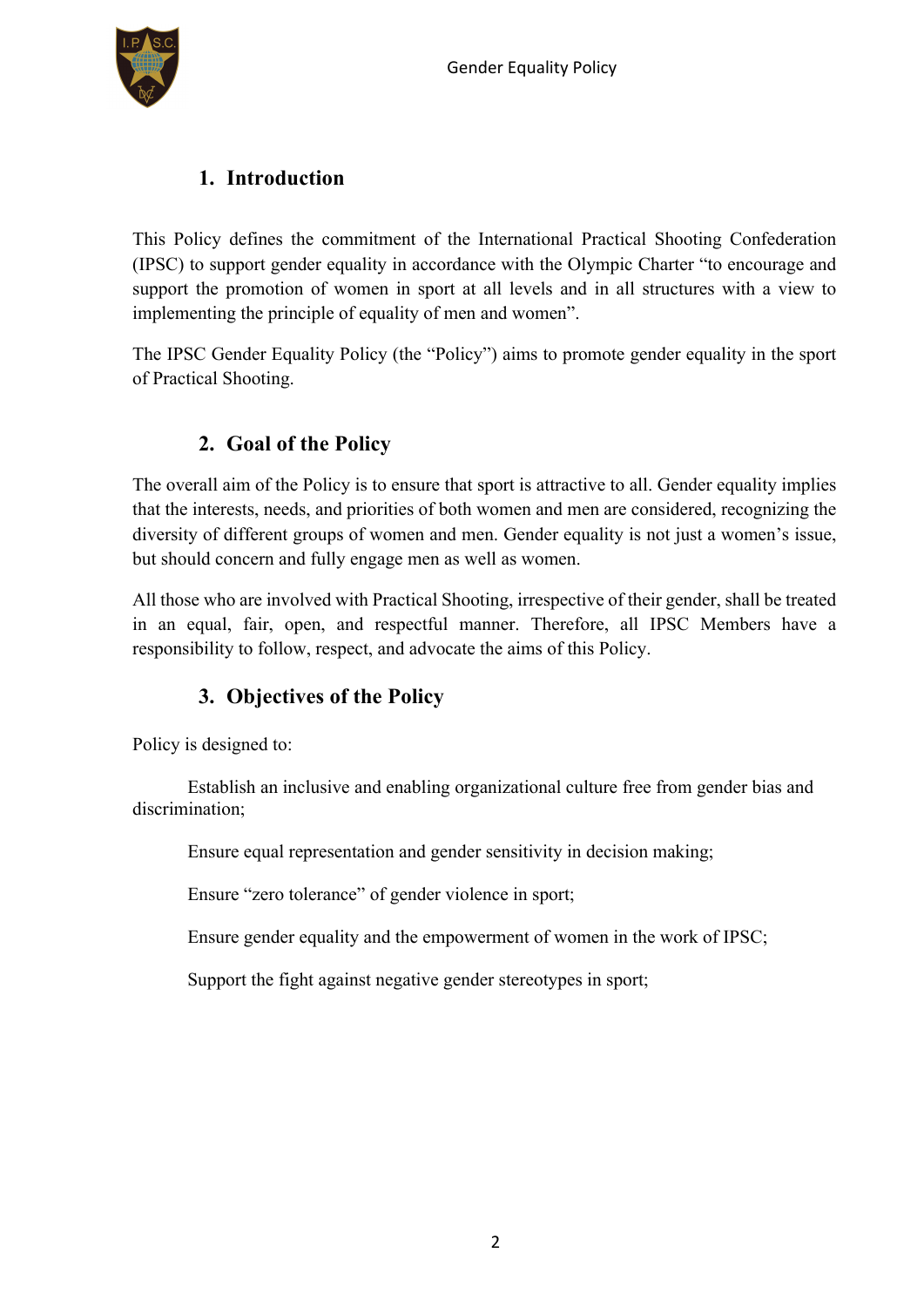

# **4. Commitments**

IPSC has undertaken the following commitments in support of its objectives to encourage and mainstream gender equality:

1. To mainstream gender equality into IPSC operations and frameworks.

2. To strengthen the capacity of the Executive Council and IPSC Committees to lead on gender equality.

3. It is the stated intention of IPSC to ensure that the IPSC Executive Council and IPSC Committees aspire to 50/50 representation. IPSC Committees will continue to be based on the specific expertise required, but are strongly encouraged to recruit suitably qualified, professional women to fulfill roles. However, this promotion will not be limited to increasing only the numbers of female representatives but shall extend to how IPSC recruits females onto its Committees. IPSC shall also promote the use of gender-neutral terms in its governance documents.

4. To encourage and promote a gender-aware and gender responsible organizational culture.

5. To integrate the principals of gender equality into IPSC educational and training programs.

Accordingly, this Policy aims to create an open environment for all those involved in the sport of Practical Shooting.

## **5. Corporate Responsibility**

In order to provide a strategic approach to mainstream gender equality, IPSC will institutionalize gender equality and ensure that Practical Shooting at all levels remains free from gender bias.

It is the responsibility of IPSC to ensure that this Policy is implemented and communicated appropriately.

### **6. Legal**

This Policy will remain in force until it is amended, replaced or withdrawn.

IPSC will continue to update this Policy to incorporate any changes in equality legislation. A copy of this Policy will be available on the IPSC website.

### **7. Discrimination**

IPSC recognizes that discrimination in any form, direct or indirect, on the grounds of gender, is unacceptable. Any breach of this Policy in the form of discrimination, victimization or bullying whilst carrying out duties on behalf of IPSC, or otherwise acting as a representative of IPSC, shall result in disciplinary proceedings.

### **8. Disciplinary Process**